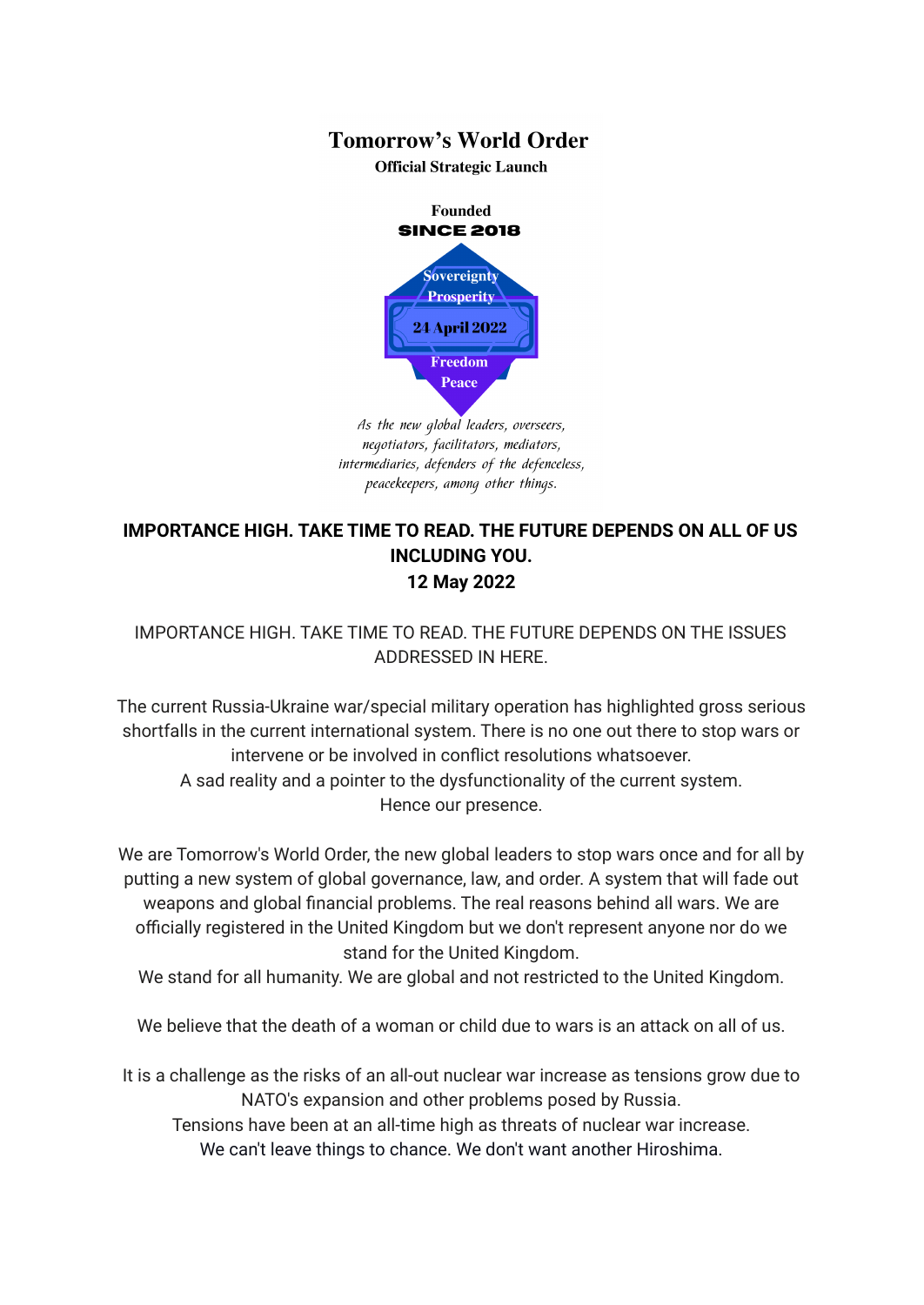>What can be solutions for the West can't be solutions for the whole world. We have precedence of wrong judgments and to some extent criminal activities in the Hiroshima bombings, Iraq war, Afghanistan war etc.

>What can be solutions for Russia can't be solutions for the world. The current war/special military operation is evidence to that.

>What can be solutions for NATO can't be solutions for the whole world. NATO's expansion and recruitment drive that tends to attract Ukraine, Sweden and Finland among others is probably the trigger of this war and wars to come or all future tensions as long as Russia will feel that NATO is too close for comfort etc.

What can be solutions for the East can't be solutions for the whole world. Wars with other eastern-countries is proof of all this.

BUT whatever are solutions for Tomorrow's World Order [TWO] are solutions for the whole world.

.

We will put things in place to make sure that there will never be a nuclear war or the use of nuclear weapons in our time and ever again.

It is a challenge but a challenge worth fighting for.

A journey we must all undertake as a people.

We are mainly concerned with acts and tensions that pose a risk to the existence of humanity. Conflicts where the potential use of weapons of mass destruction is high, either nuclear weapons or the technologically induced-concealed digital pathogens.

We know that NATO arose to deal with the threat posed by the Soviet Union now Russia. Without Russia, NATO will cease to exist or will lose its meaning of existence. As NATO expands to match the threat posed by Russia this can only make Russia increase its nuclear arsenal and the need to defend borders will mean forever conflicts especially with Finland and Sweden considering joining NATO as well.. That means forever increased tensions and chances of a nuclear war.

Therefore we MUST be the conflict-resolution-leaders to put a contingency plan to resolve and mitigate conflicts fast and safely.

We provide channels for negotiations and unconditional peace talks.

We are mediators, facilitators, referees, judges, and assistants in all conflict resolutions, especially ones that can escalate to human extinction levels.

We are against invasions of sovereign nations.

We are against the holding of sovereign countries into hostage situations due to loan [IMF or World Bank] debt.

We are against dirty tricks of recruiting members or of triggering weapons sales/deals. We are against fueling wars for country gains eg through weapons sales especially where dialogue could have resolved the conflicts.

We are against holding of foreign-debt-burdened nations hostage.

We are against loan shark tactics of offering loans to countries in conflicts.

We are against all wars that kill innocent women and children.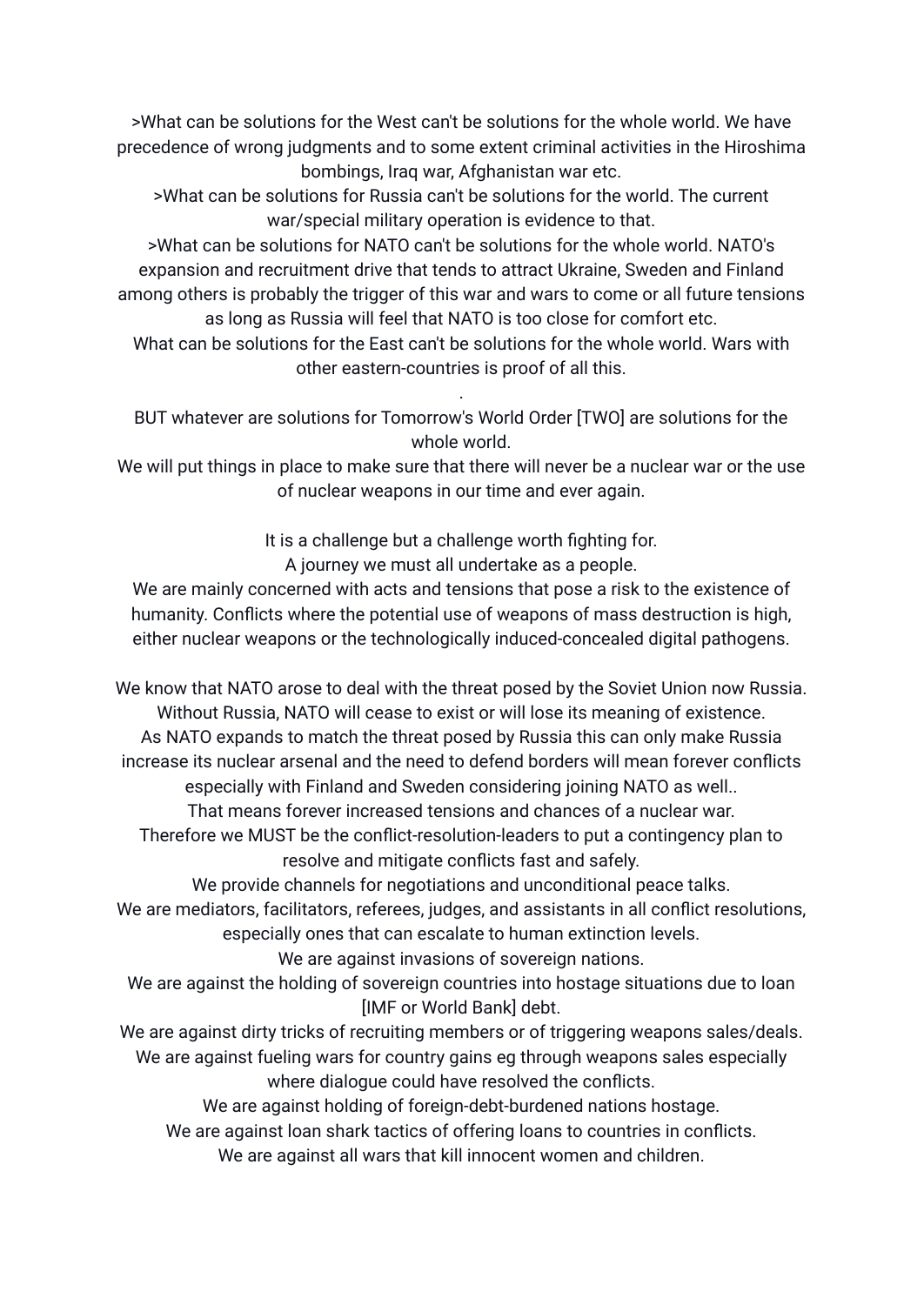We are against sanctions that kill women and children so as to bring governments to the negotiating table.

We believe in countries fighting for freedom but must take civilian deaths into account as well.

All acts must be in line with international laws.

Read our Constitution and all our guiding principles.

[https://play.google.com/store/audiobooks/details/David\\_Gomadza\\_Tomorrow\\_s\\_World](https://play.google.com/store/audiobooks/details/David_Gomadza_Tomorrow_s_World_Order_Official_Stra?id=AQAAAED8NQB17M) [\\_Order\\_Official\\_Stra?id=AQAAAED8NQB17M](https://play.google.com/store/audiobooks/details/David_Gomadza_Tomorrow_s_World_Order_Official_Stra?id=AQAAAED8NQB17M)

[https://play.google.com/store/audiobooks/details/David\\_Gomadza\\_Culling\\_The\\_Sad\\_Re](https://play.google.com/store/audiobooks/details/David_Gomadza_Culling_The_Sad_Reality_of_The_IMF_a?id=AQAAAED8ZwUn6M) [ality\\_of\\_The\\_IMF\\_a?id=AQAAAED8ZwUn6M](https://play.google.com/store/audiobooks/details/David_Gomadza_Culling_The_Sad_Reality_of_The_IMF_a?id=AQAAAED8ZwUn6M)

[https://play.google.com/store/books/details/David\\_Gomadza\\_An\\_Order\\_by\\_The\\_Presid](https://play.google.com/store/books/details/David_Gomadza_An_Order_by_The_President_of_Tomorro?id=OtVtEAAAQBAJ) [ent\\_of\\_Tomorro?id=OtVtEAAAQBAJ](https://play.google.com/store/books/details/David_Gomadza_An_Order_by_The_President_of_Tomorro?id=OtVtEAAAQBAJ)

We aim to change the system from the defensive stage we are in where weapons are the drivers of the economy to a stage of high technological development, networking, and cooperation. A stage where technology is the driver of the economy.

The world has never needed a system change ever more than now. The world needs us. All conflicts will need us. Simply because the tensions and risks of a nuclear war are greatest right now. As NATO

expands and Russia remains defiant in invading Ukraine and threatening to retaliate to any joining of NATO by close countries.

Who doesn't want peace? If not for you then think about your children and their children? Just read about Hiroshima. Then you will take us seriously.

> Do your best. JOIN US. READ OUR MATERIAL. DONATE. FUND-US. A NEW WORLD ORDER. The world can't do well without us. signed David Gomadza President and Founder. Tomorrow's World Order. [www.twocoming.com](http://www.twocoming.com/)

tomorrowsworldorder@outlook.com

If You Can Fund Us.